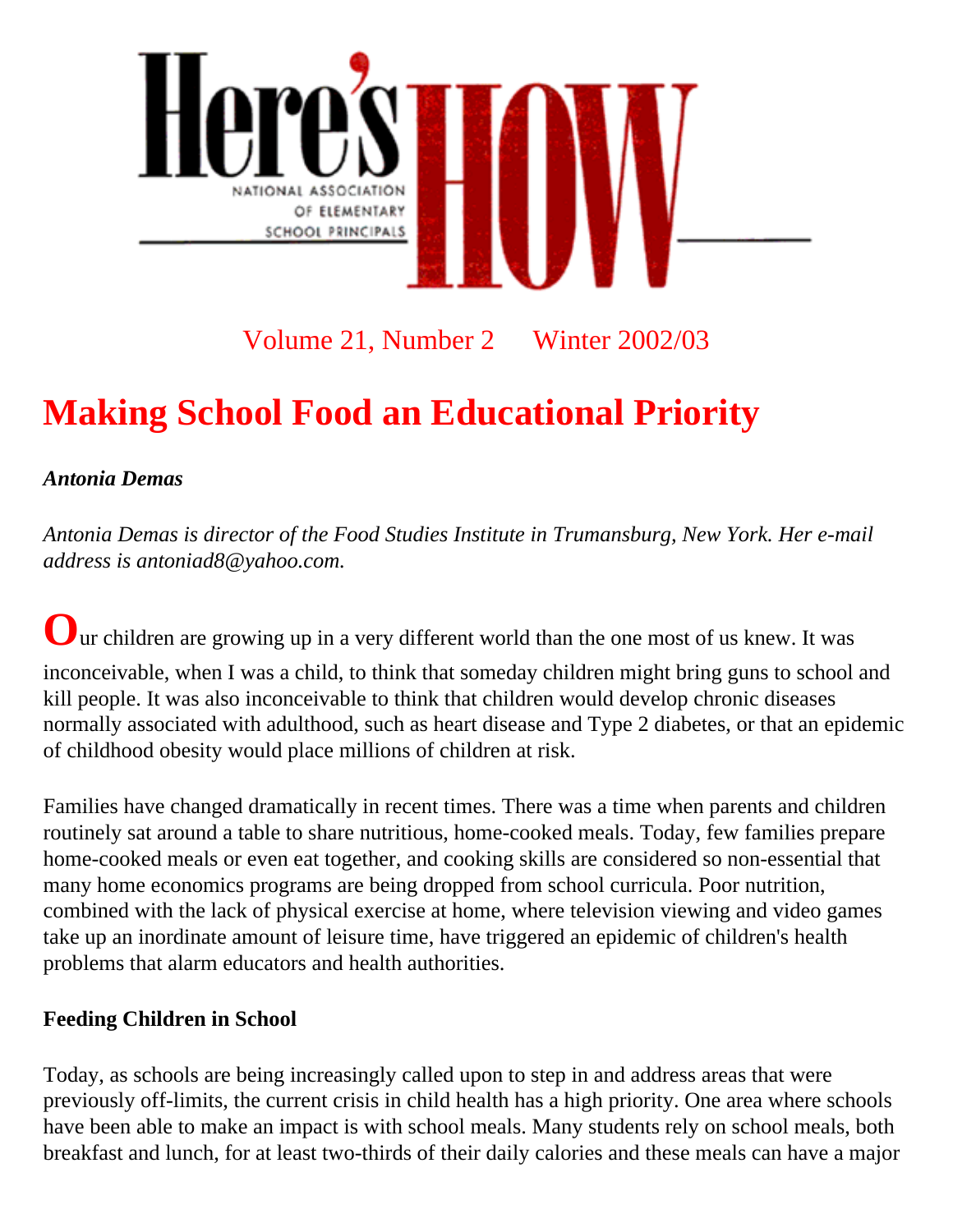effect on their health and behavior.

Ever since the federal school lunch program began in 1946, it has served a dual purpose: to feed hungry children and to provide an outlet for surplus farm commodities. Until then, many students arrived at school with little or no breakfast, and bringing nothing to eat for lunch. There have been numerous studies that correlate a nutritious breakfast with better school performance in school in terms of both grades and behavior. This is the primary reason why the U.S. Department of Agriculture (USDA), which runs the school meals program, has added breakfast programs in many schools.

But there is a problem that arises because of the dual purpose of the school meals program. While the surplus foods that are provided to schools help to defray the costs of running meals programs, many of the foods that are used, such as hamburger meat and process cheese, are not the most nutritious ones available. It's not because there aren't highly nutritious foods, like lentils, brown rice, or bulgur wheat, on the list. It's that schools don't serve them. By USDA's own surveys, less than two percent of children in the United States eat the recommended daily servings of whole grains, fruits, and vegetables.

### **The Lure of Junk Food**

If this seems illogical, consider that in most schools the meals program operates essentially as an independent business that needs to at least break even. When you consider that of the 53 million students who eat in schools every day, at least half eat the USDA-provided lunch, the enormity and significance of school meal programs can begin to be appreciated. But because of the difficulties that schools face in making their meals program financially viable, the commercial food industry has stepped in. Many schools now have contracts with fast food companies, such as McDonald's and Taco Bell, to run their meals programs. In addition, soda companies offer attractive financial incentives to schools in return for exclusive rights to school vending machines. The health consequences of such industry seductions are major.

There is a widespread perception that children have limited palates and will not eat many nutritious foods. My experience working with children in more than 100 schools has demonstrated the underlying fallacy of this contention. The real problem is that schools do not have educational strategies to promote food acceptance. School lunchrooms cannot be expected to serve nutritious foods with which students are unfamiliar. The lunch program must be educationally supported and coordinated with the academic curriculum.

### **Learning to Love Lentils**

I believe that it is perfectly rational for children to reject a food that they have never seen unless they have first been educated about its qualities and benefits in a positive, sensory-based manner. For example, if you place a food like lentils in front of children and tell them that they should eat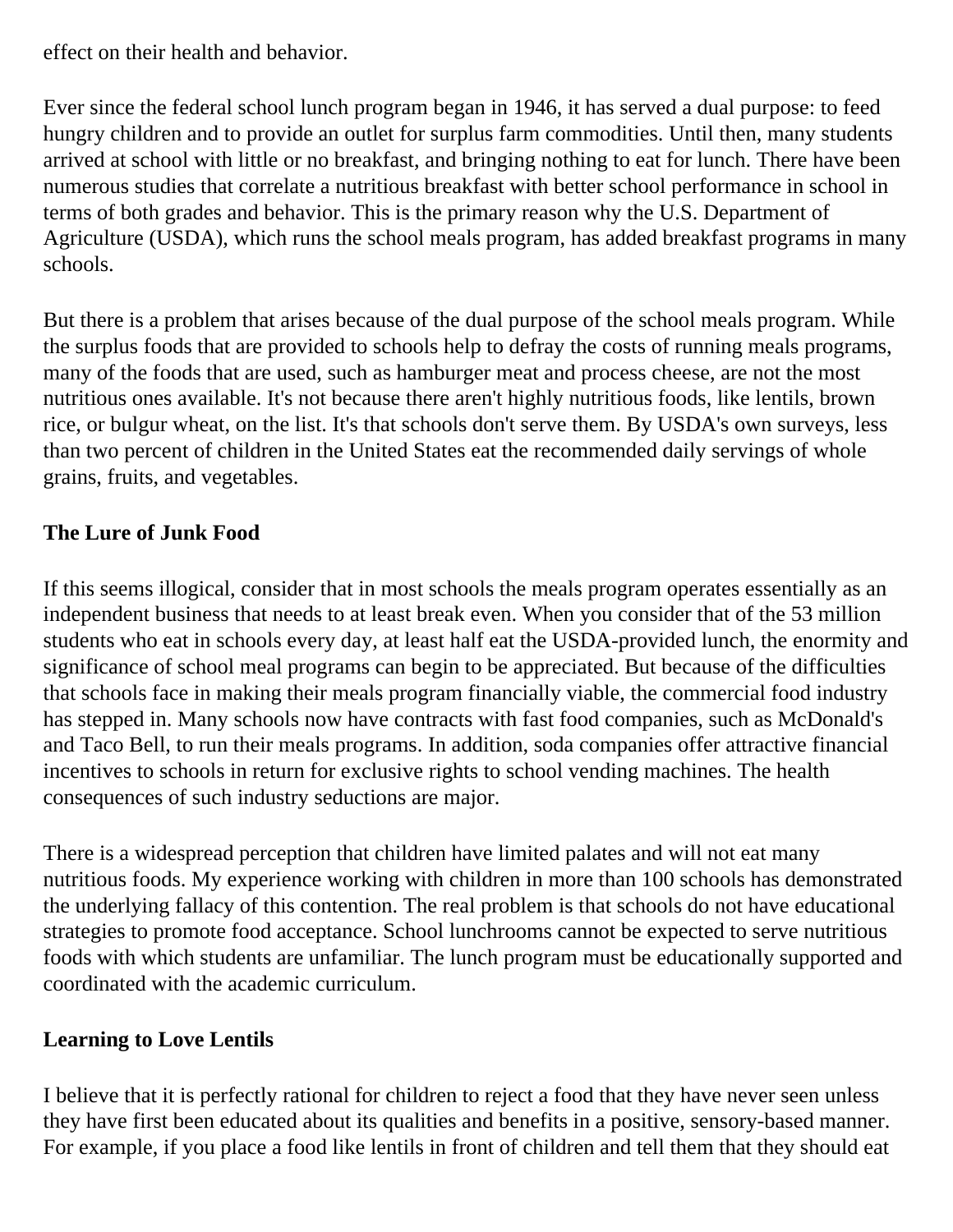this food because it will promote health and protect them from developing chronic diseases, it is not a very compelling argument and simply will not work for the vast majority of children.

A more successful approach that I have documented is to use an experiential, sensory-based strategy that addresses different learning styles in different subject areas. For example, lentils can be used in science class by comparing the cooking times of soaked versus unsoaked lentils and learning about hydration. Or the lentils can be sprouted and the nutritional value of eating the sprouts can be compared to eating cooked lentils. The sprouted lentils also can be planted so that the growth patterns can be observed. In math, lentils can be used to represent numbers in counting or algebra. For social studies, the cultures of the world that traditionally eat lentils can be studied. A positive introduction of another culture through its food can not only promote tolerance of the people from that culture but dietary acceptance of their nutritious traditional foods. Three-fourths of the world's population does not eat our western diet-and does not suffer from our diet-related western diseases. Their diets are largely plant-based, with animal products used primarily as condiments. We need to learn more about the protective nature of these diets, while at the same time promoting acceptance of cultural diversity.

### **The Cafeteria as a Classroom**

Although we can buy healthy foods from all over the world in most grocery stores, many children are growing up not knowing about these foods. Schools are in a unique position to use their cafeterias as settings in which children can learn about healthy meals and the role they play in learning and behavior. It is critical that principals and teachers work with food service personnel to make this connection part of the student's education.

Eating in school from kindergarten through high school gives students an opportunity to understand at firsthand the importance of food and nutrition as well as the role that food plays in health and behavior. Principals need to promote this knowledge and insist that the foods served in their schools are not simply those that mimic the fast food culture. The school meals program should be integrated with the academic curriculum and serve as a model of contemporary nutrition knowledge.

We owe it to our students to provide them with the educational tools they need to make informed food choices so that they will be able to protect themselves against obesity and diet-related diseases. The school cafeteria can serve as a model for an integrated curriculum that consciously acknowledges the role nutrition plays in health and behavior.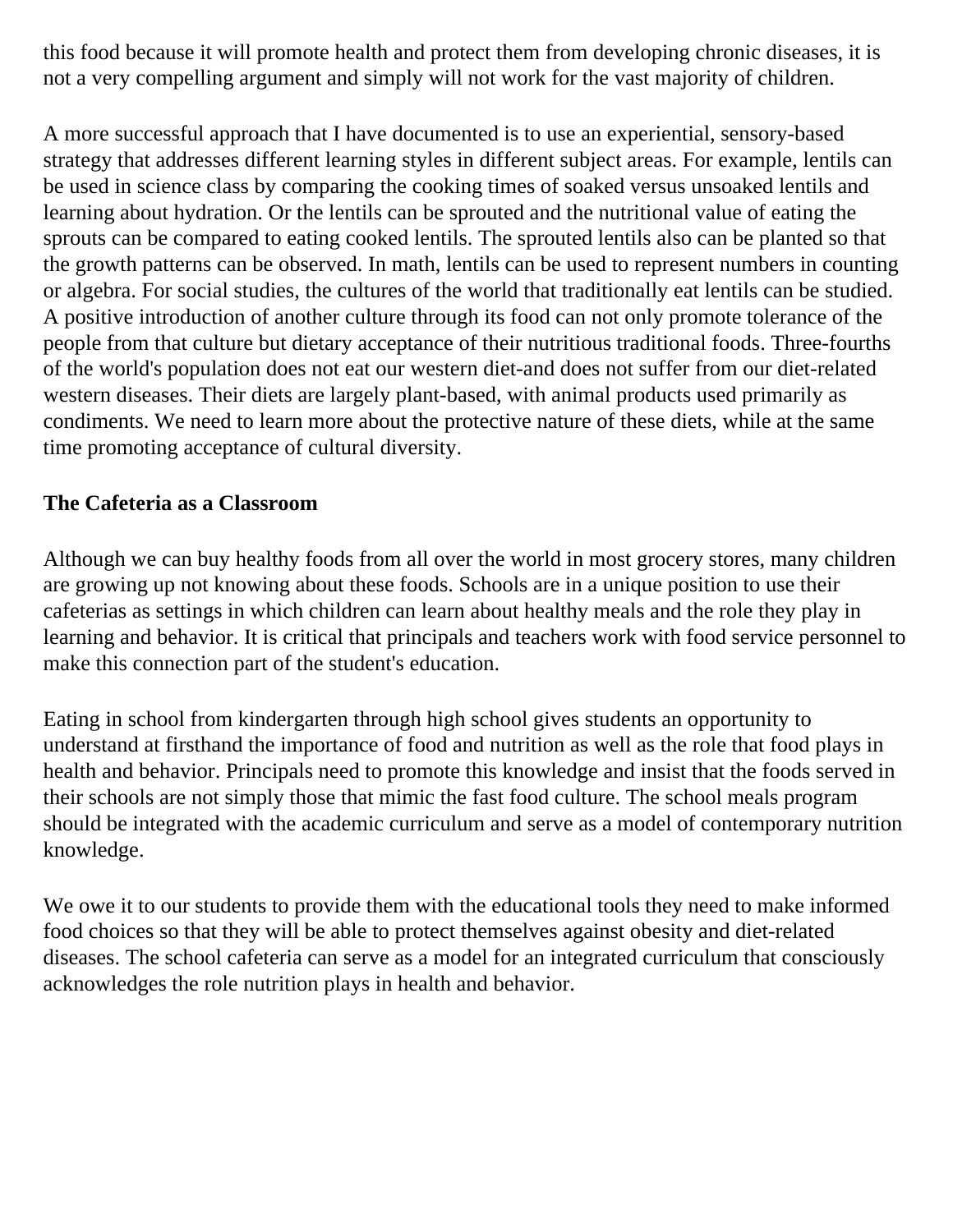## What Principals Can Do

There are a number of practical steps that principals can take to promote both the knowledge and quality of nutritious food in their schools.

- Tasting parties in the cafeteria and classrooms;
- Classroom visits by food service personnel, nutritionists, and community members to educate students about nutritious, multicultural foods;
- Increase staff awareness of USDA food program;
- Initiate theme days in the cafeteria that focus on foods of different cultures, supported by classroom education;
- Let students experience a formal dining experience, with table cloths and invited guests;
- Develop a school garden of edible plants;
- Support nutrition education programs for staff and parents; and
- Develop a school nutrition committee and policy.

### **Reference**

Demas, Antonia. *Hot Lunch: A History of the School Lunch Program.* Trumansburg, N.Y.: Food Studies Institute, 2000.

### **For More Information**

For a list of foods provided to schools by the U.S. Department of Agriculture, go to the USDA Web site. [http://www.fns.usda.gov/fdd/foods\\_avail/2003/sy03schfood.htm](http://www.fns.usda.gov/fdd/foods_avail/2003/sy03schfood.htm)

# Principal's Perspective **From Sweets to Soup**

### *Rebecca Kesner with Kim Anderson*

*Rebecca Kesner is editor of* Here's How.

*Kim Anderson is principal of Whitefish Central School in Whitefish, Montana. He would be pleased to discuss his program with other principals and can be reached by e-mail at or by phone at 406-862-8650.*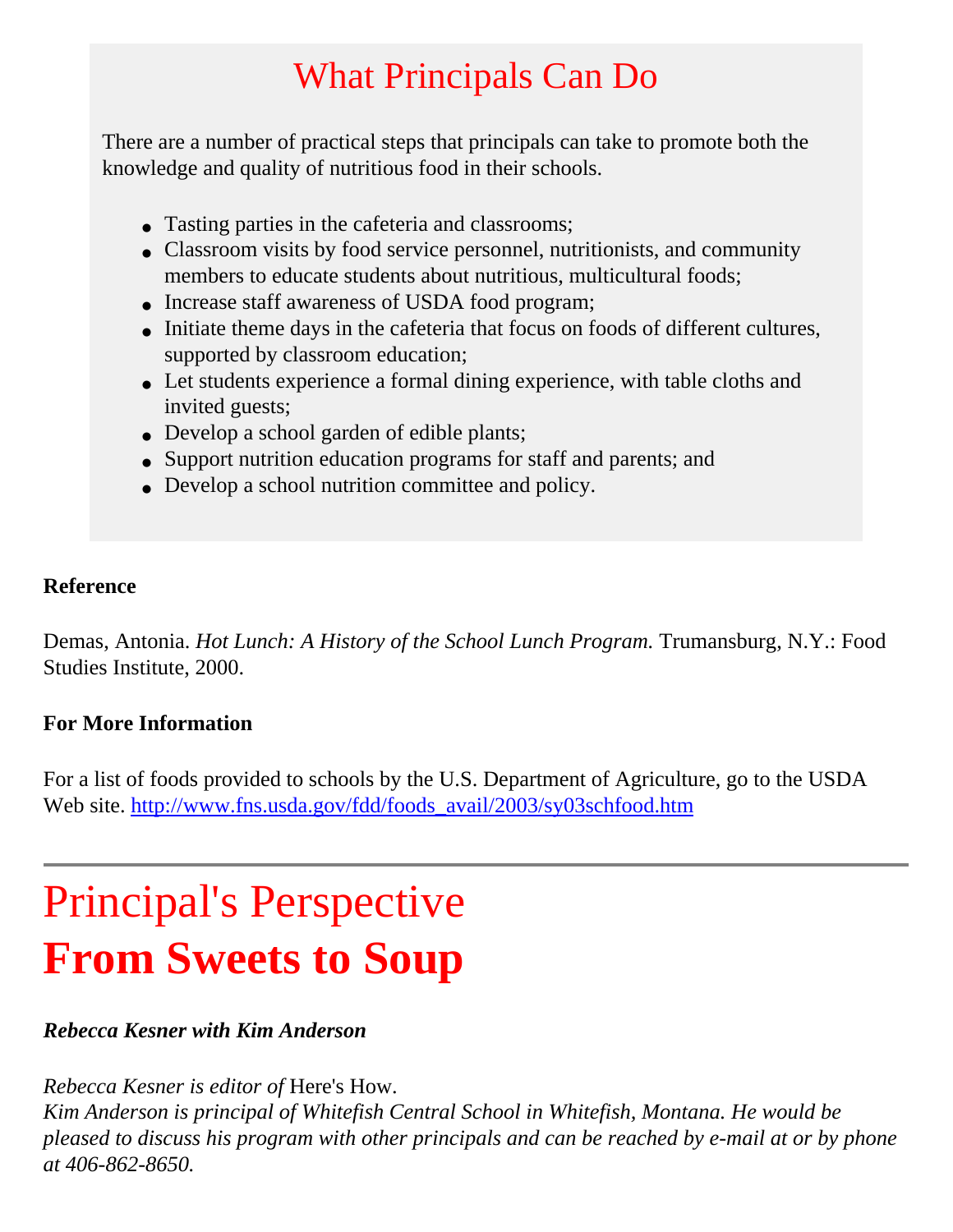Kim Anderson's concern over his students' nutrition came into focus three years ago through an incident at recess. A teacher reported asking a student to pick up a candy wrapper he had dropped. While bending over, three more candy bars fell out of the student's pocket. "Is that your lunch?" the teacher asked.

Seven years ago, Whitefish Central School, which serves nearly 700 students in grades 4 through 8, was viewed as the toughest school in the district. Now student fights are rare and suspensions and expulsions have been virtually eliminated. While there are other causes for this improvement, Anderson believes that a large share of credit is due to the nutritional changes the school has made in the past three years.

Three years ago-spurred by that playground incident-Anderson asked his staff to start noticing what their students ate for lunch. They found that the cafeteria, in order to stay in the black, was selling a lot of high-sugar, high-fat items. The a la carte section of the cafeteria, Anderson remembers, "looked like the candy bar aisle in the grocery store." Because 75 percent of the students bought their lunch in the cafeteria, many were returning from lunch ill-nourished but on a sugar high. As Anderson and his staff became aware of what the children were eating, and started linking it to data about disciplinary problems in the two periods after lunch, nutrition became a critical concern.

Responding to the situation, the PTA and the student council worked together to establish an extensive and healthy a la carte menu, which included bagels, pretzels, salads, soup, and jerky. All of the school's soda machines were replaced with ones that sold bottled water or juice drinks. The PTA also put in a vending machine that dispensed fruit, yogurt, bagels, and salads. There has been no decrease in the cafeteria revenue, says Anderson, "and you wouldn't believe how many cups of soup we sell."

Anderson attributes part of the program's success to the creativity of the food service staff. When asked to switch from selling low-markup candy bars to more profitable items, such as pretzels and bagels, the staff went a step farther and created their own, healthier cafeteria menus. The hot lunch menu now carries food that is more nutritious but that kids like, such as submarine sandwiches and burritos. The cafeteria has also installed hot water machines and microwaves so that students can heat up soup and leftovers.

The staff at Whitefish Central made other changes. Knowing from their observations that, on average, children took only three to six minutes to eat their lunch before heading outside for recess, they extended the lunch period slightly and switched the order of lunch and recess. For the first few weeks, the staff had to condition the students to eat slower, since they no longer had to gobble their lunch in order to get outside. Now, Anderson reports, students are taking longer to eat, eating more, and throwing away less. "Lunch is enjoyable now," he says.